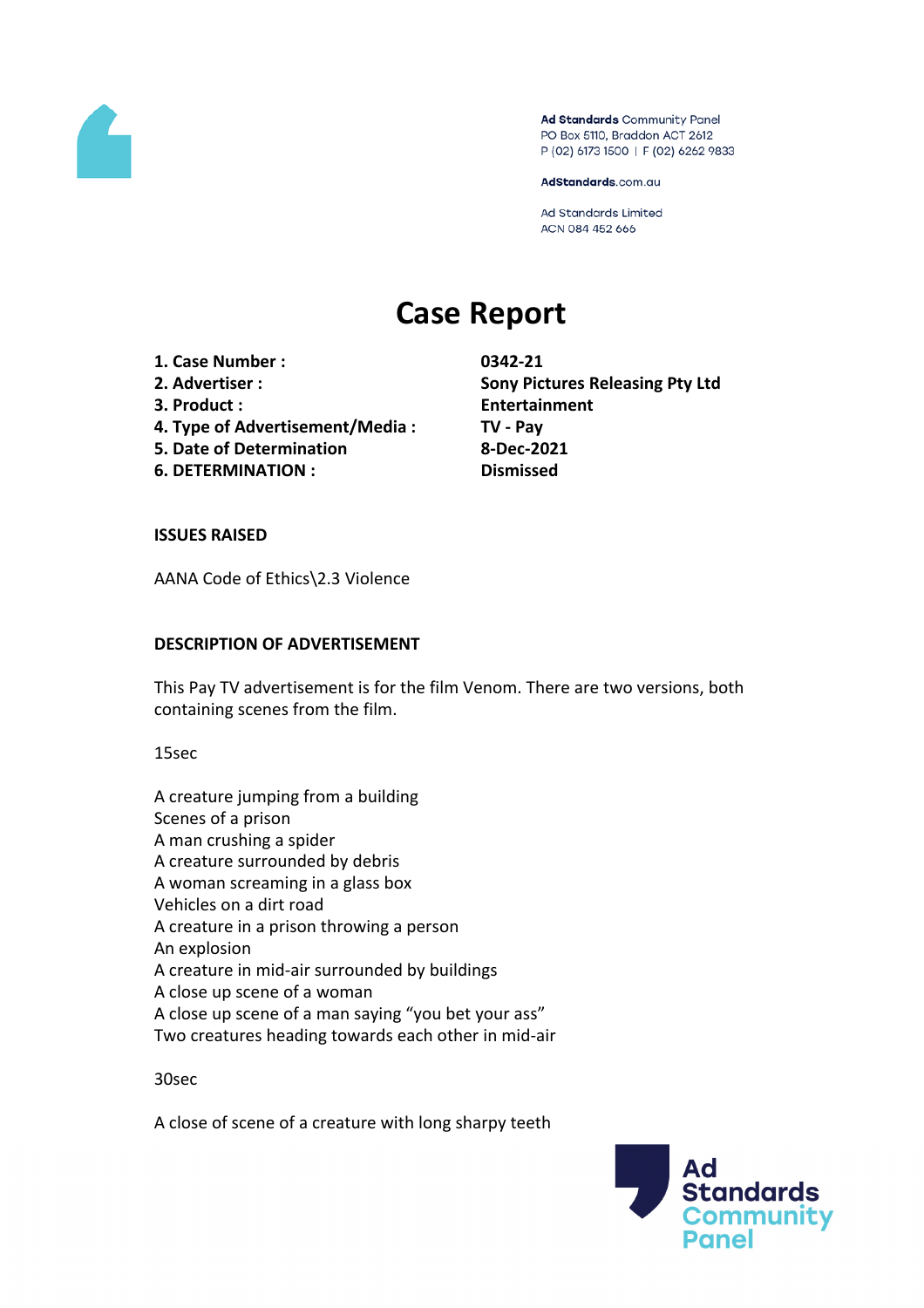

A creature sitting on top of a building A couple having dinner Several close-up scenes of men's faces A man in a prison cell being pulled towards the bars A man licking black sludge off his finger A creature with long sharp teeth A man in a prison uniform dancing outside Vehicles on a dirt road A woman screaming as something collides with her windscreen A creature being shot at by red light Several scenes depicting two creatures

## **THE COMPLAINT**

A sample of comments which the complainant/s made regarding this advertisement included the following:

*It was violent, with horrific monster scenes and it was during a time young children are around and during shows they would/could watch, a sporting event.*

# **THE ADVERTISER'S RESPONSE**

Comments which the advertiser made in response to the complainant/s regarding this advertisement include the following:

*Advertiser did not provide a response.*

#### **THE DETERMINATION**

The Ad Standards Community Panel (Panel) considered whether the versions collectively forming this advertisement breaches Section 2 of the AANA Code of Ethics (the Code).

The Panel noted the complainant's concerns that the advertisement is for a film with themes and images that are inappropriate for children to see and was played in an inappropriate time slot.

The Panel viewed the advertisement and the noted the advertiser did not respond.

## **Section 2.3 Advertising or Marketing Communications shall not present or portray violence unless it is justifiable in the context of the product or service advertised.**

The Panel noted the Practice Note for this section of the Code which states "*Graphic depictions of violence or a strong suggestion of menace have been found to present*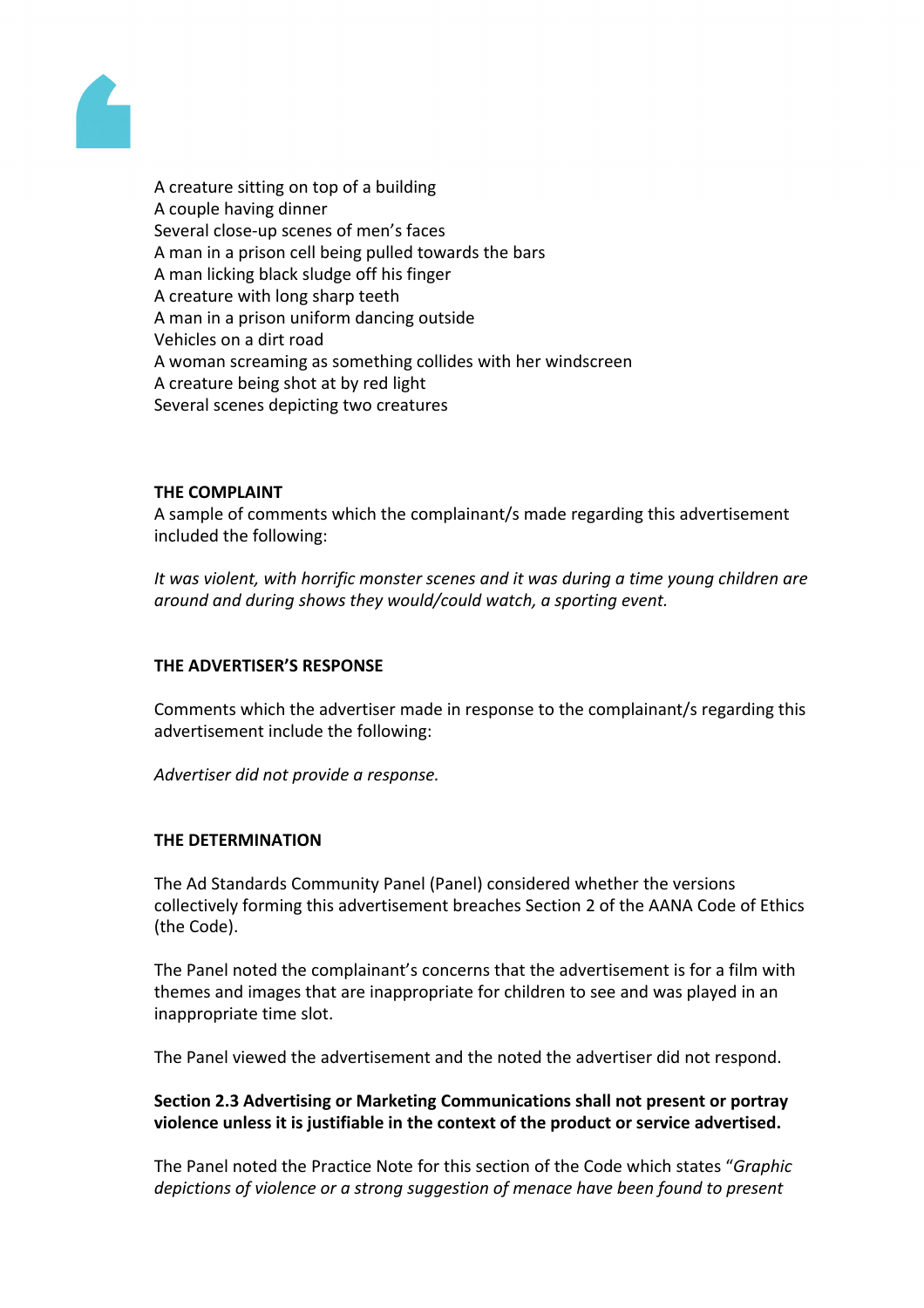

*violence in an unacceptable manner especially when visible to a broad audience which includes children. For example, advertising for violent or horror movies, tv shows or video games should take care not to include images that give the impression that a character has just committed violence against someone (for example, a weapon with dripping blood), was the victim of violence (for example, freshly severed limbs) or is about to commit violence against someone (for example, gun aimed directly at a person or the viewer) where there is a broad audience which includes children".*

The Panel noted that this advertisement was broadcast on Pay TV which does not require classification and can be broadcast at any time.

#### **Does the advertisement contain violence?**

The Panel noted that the advertisement contains action scenes and scenes showing conflict between characters. The Panel considered that the advertisement did contain violence.

#### **Is the violence portrayed justifiable in the context of the product or service advertised?**

The Panel noted that the advertisement was promoting a film titled 'Venom: Let There Be Carnage' which is rated M.

The Panel considered that although the advertisement contains action scenes, scenes showing conflict between characters and scenes of characters in distress, the advertisement uses quickly changing scenes which breaks up the sense of suspense created in the advertisement and there is no focus on blood or gore.

The Panel noted that the advertised product is a film that contains violent action sequences and graphic imagery and noted that the scenes shown are scenes from the film.

Overall, the Panel's considered that the advertisement contained a moderate level of violence. The Panel considered that the level of violence was not excessive in the context of an advertisement for a horror/action movie.

#### **Section 2.3 conclusion**

In the Panel's view the advertisement did portray violence that was justifiable in the context of the product being advertised and did not breach Section 2.3 of the Code.

## **Conclusion**

Finding that the advertisement did not breach the Code on other grounds, the Panel dismissed the complaint.